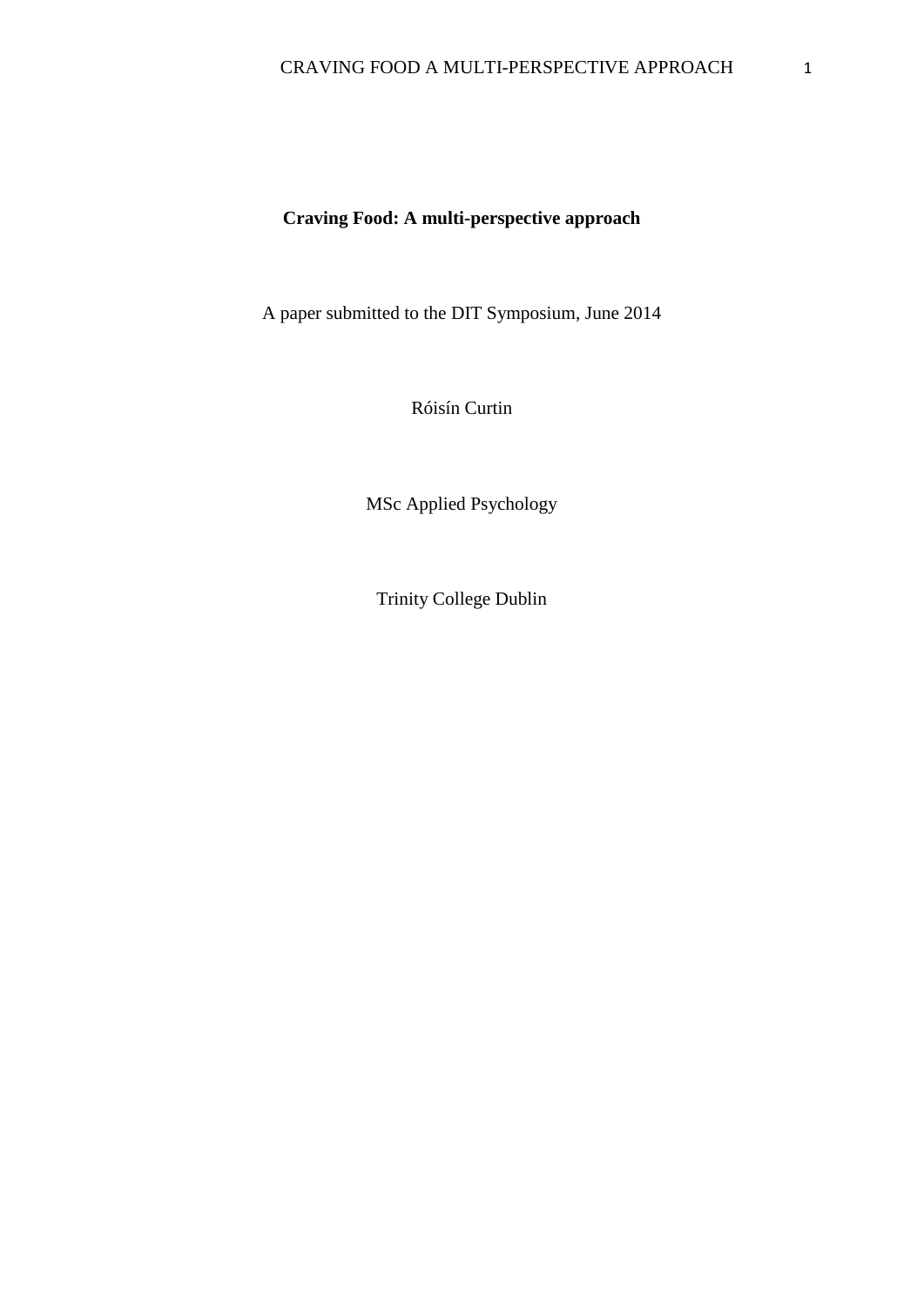#### **Abstract**

Craving food can be interpreted on several theoretical levels. The basic physiological craving of food may reflect a response to nutritional need. Conversely, people with a monotonous diet might crave the same food as they always eat contradicting the idea that craving arises only from nutritional deficiency. As a gastronome, the food we consume extends beyond the functional need to obtain nutritional value. Desire for food thus may also satisfy a social need, a sense of identity. Nostalgic invoked craving of a traditional food might occur in immigrants living away from home. Food in this sense may symbolically serve a higher order purpose. On a more abstract level, it is argued that consumerism has influenced what we desire. There is a societal belief perhaps arising from the rise of individualism and popular positive psychology that human's ultimate desire is to be happy. The wave of consumerism was targeted as a way of alleviating desires for happiness; through for example the gratification received from consuming food, drink and lifestyle. As we see in Ireland post famine, the erosion of the power of Catholicism and the expansion of globalisation was the onset for a revolutionised way in that food is perceived particularly for the middle and upper classes of society. On the other hand the intense pressures of society to engage and conform to consumerism are ironically linked with the increase of the prevalence rate for depression. The words craving and desire in the context of food are embedded in several different processes and layers in society, some of which will be approached in this paper.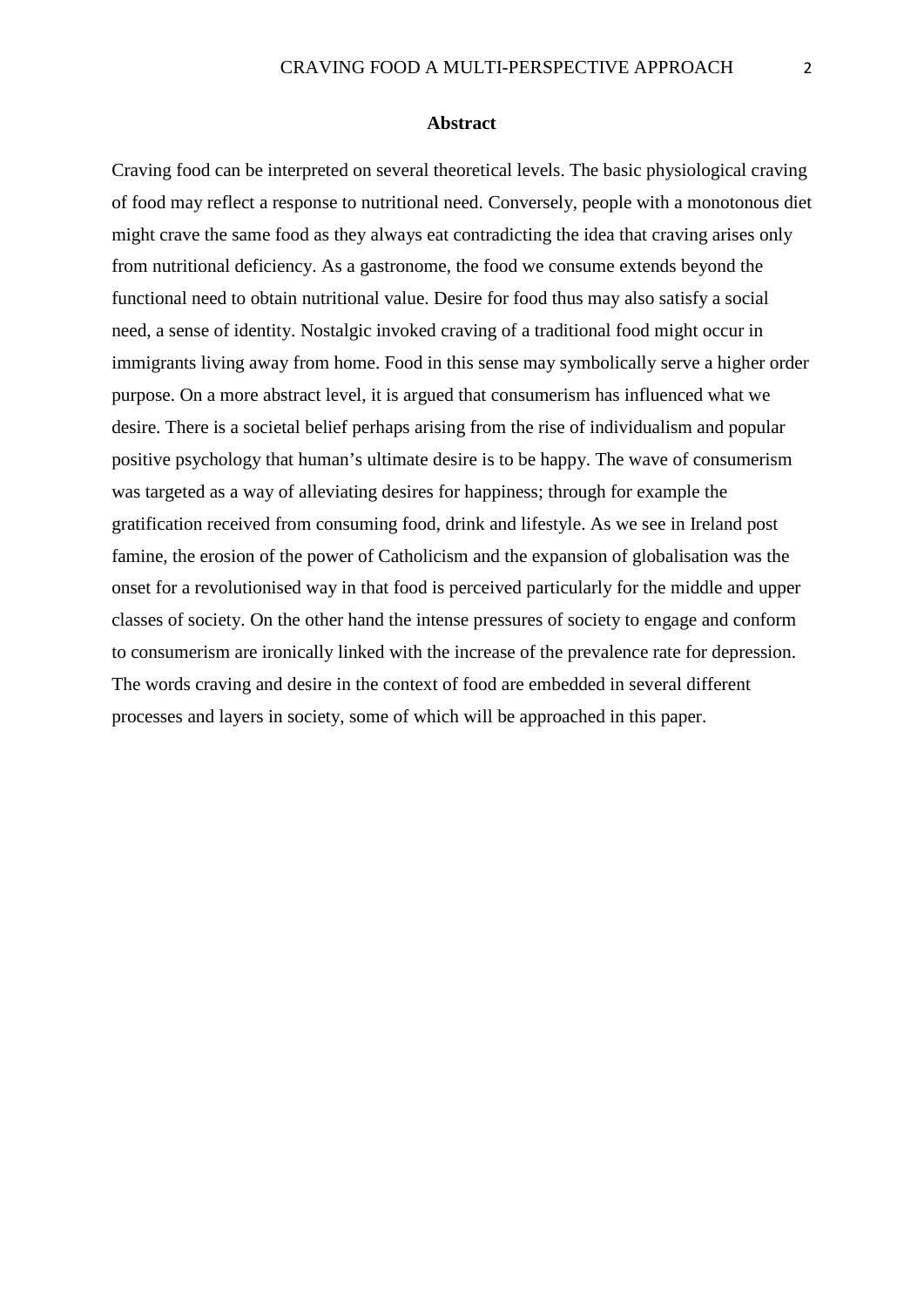### **Craving Food: A multi-perspective approach**

Fischler's (1988) seminal paper highlights the complexity of human's relationship with food. Specifically he asks how can a desire for cultural specific foods be received in the taste buds, what is the connection between social and biological desires for food? From an evolutionary perspective neural systems in humans have adapted to motivate and reinforce foraging and food consumption (Avena, Rada and Hoebel, 2008). That is, desire for food is beneficial for human survival. Presently, there are instances where craving or desire towards food may extend beyond its primary function where it can even be maladaptive at times.

Craving food is a fascinating complex process manifesting in different facets of human existence. It can be localized to micro biochemical processes in the brain yet can be contextualized in the wider social stratosphere in the form of culture and identity. Accordingly, some are in favour of an integrated bio psychosocial approach to understanding why and how we crave food (Fischler, 1988). The scope of this paper will be to illustrate examples of the manner in which craving and desire for food is encountered across several domains, in attempt to highlight the significance of food in everyday living , providing practical examples of how this knowledge can be applied.

### **Social desire for food**

As it stands today, desire for food may have social significance. For instance social learning of suitable food sources is exhibited by infants. Where children may have innate tendencies to desire sweet and high calorie foods, food selection is also socially learnt through seeking approval from parents in judging what objects might be edible (Schutz Kinzler and DeJesus 2013). In another respect gastronomes' desire for food extends beyond nutritional value. Hegarty and O'Mahony (2001) describe gastronomy as 'the free play of the human intellect at a level which is essentially non-practical.' (p. 8). Nevertheless gaining social enjoyment from food could be considered more practical than is usually acknowledged. Cultural conditioning of food may have partially occurred from the need to separate the edible and poisonous parts of plants. Passing on this advice was useful for survival and social interaction. This disclosure of knowledge later developed into writing cookbooks which may have been a precursor to the social gratification received today from the participation and presentation of food.

Contemporary gastronomers desire for specific food arise from evolutionary adaptations in several other ways. As an omnivorous species, people need to have a varied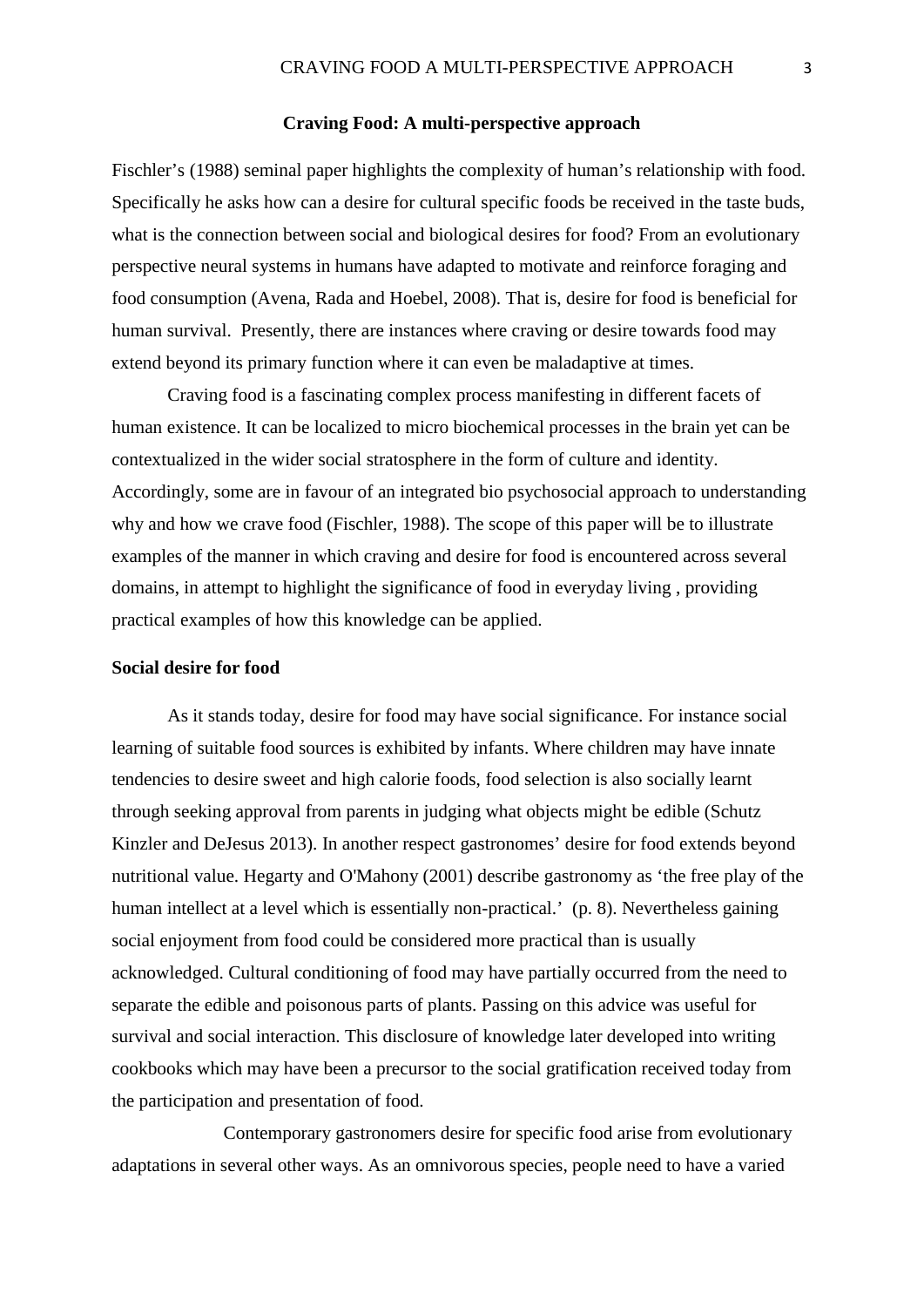diet in order to receive appropriate nutrients compared to animals such as Koala's who only eat Eucalyptus (Rozin, 2007). As we know, taste is received through various sensory modalities such as texture, smell and visual appearance which helps to discriminate food variation. The term 'eating with our eyes' characterizes more than an aesthetic judgment of food, rather an adaption of our omnivorous nature to pick up on colour in order to obtain a variety of nutrients. This has become important in the dining industry in particular how food is presented. Recent exciting literature is uncovering the multisensory perception of food (Spence, Mischel and Smith, 2014). Specifically how sound may influence taste. For example the sound of a plane might affect a person's detection of sweet and savoury taste but not umami. A goal of this research is to design food that is more desirable by enhancing sensory stimulation. This neuro-marketing strategy has been received well by chefs like Heston Blumenthal, where diners are presented with headphones playing sounds of the sea whilst eating seafood.

Current desire for novel food experiences like these are exhibited for example by the Nordic Food Lab; which is team of food gastronomes' and scientists who forage for edible ingredients in the environment such as insects and cuts of meat not traditionally considered to be edible . For instance in an attempt to understand why ancestors in Irish, Scottish and Nordic countries used to bury their butter in the bog, Reade (2013) experiments with making his own bog butter. Reactions to trying bog butter differed. Some reacted in disgust from the flavours that are absorbed from being buried in peat whereas others found it to be a pleasant experience. As such, desire for novel foods may depend on the enjoyment received from the experience. Tasting unknown foods may elicit disgust for some, which is a natural defence mechanism to prevent humans from eating poison. Social desire for novel food experiences is subjective and may override a natural phobia to try new things (Fischler, 1988).

# **A Hunger for Identity**

It could be argued from the aforementioned examples that desire for specific food can serve to reinforce a sense of identity and form part of cultural expression (Fischler, 1988). Where food such as escargot is a delicacy in France, Irish tend not to perceive snails as a food source despite its nutritional value. A recent company 'Gaelic Escargot' are the first snail farmers in Ireland exporting to the French and Italian market which are currently experiencing shortages (Byrne, 2013). The common garden snail is available in Ireland yet it is not a culturally desirable food. It is a reflection which fits to Fischler's description (1998), which is that social norms can impact on taste perception. Similar to what Sutton (2010)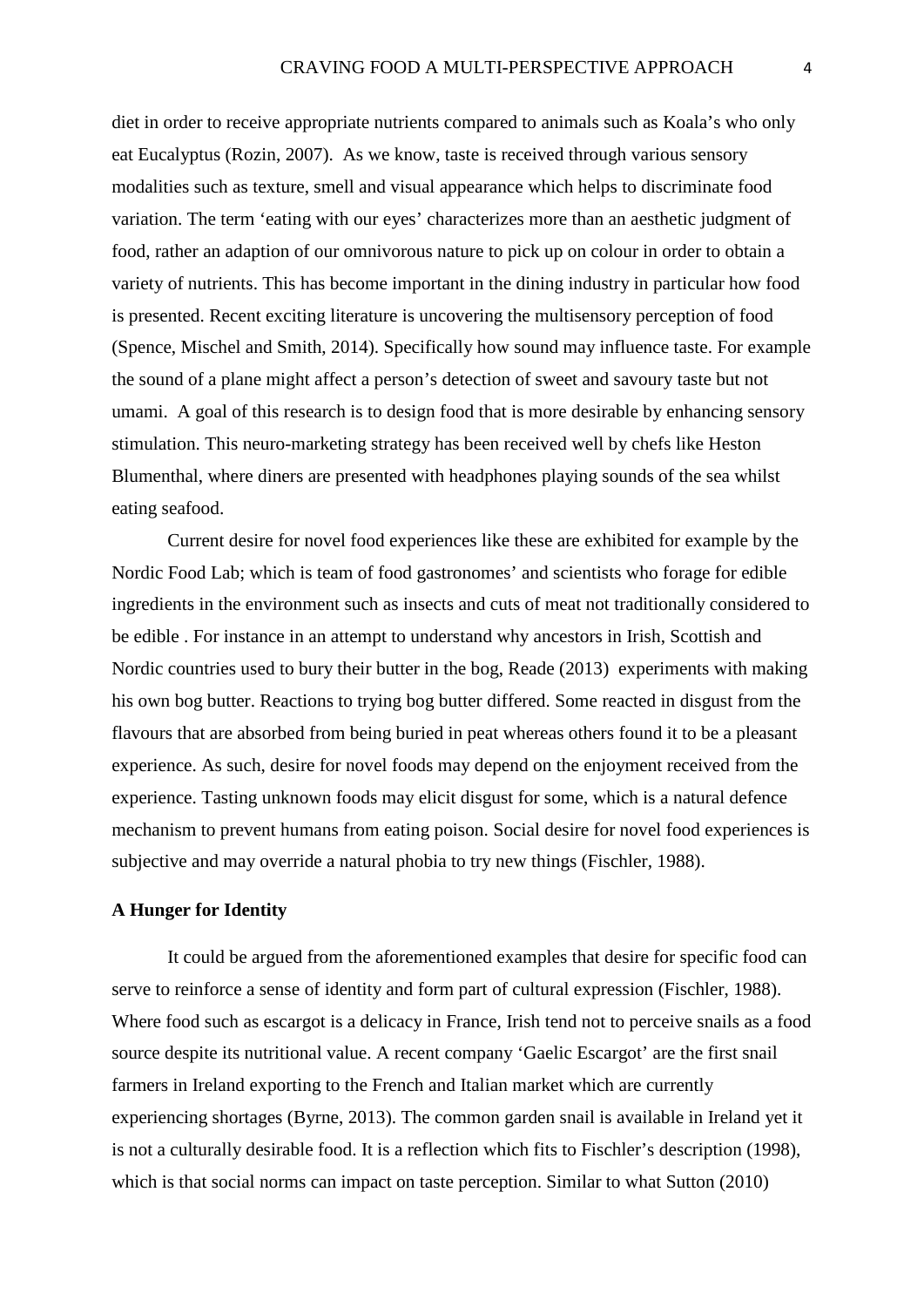identifies as 'the culturally cultivated phenomenon of synaesthesia' ( pp 1).

Attraction towards certain foods might be driven by its reinforcement of identity, purpose and belonging to a social group. Maintaining specific diets can provide a sense of control, like vegetarians who make ethical judgment on treatment of animals, even though they crave meat at times. A study by Sparks and Shepherd (1992) found that self identity impacted on the likelihood of being a green consumer. Since the industrialization of food production in the Western society people have become a 'pure consumer' rather than hunting their own food. However there is blindness to where food is being sourced. In contemporary society certain people exhibit insecurity about the quality of food. For instance, The Slow Food movement arose in attempt to ameliorate food insecurity and promote desire for a certain particular type food such as ethical, locally produced food through traceability. Annual conferences attract members and food producers ranging from over 40 different countries (Petrini 2003). Taken together the above examples demonstrate that while people might crave food because they are hungry, they are selective on the basis of identity and ethical considerations.

In contrast to hunger where satiation occurs from eating any type of food, 'a craving may be satisfied only when the sensation from what we eat matches our sensory memory' (Pelchat et al. 2004, pp 1). Role of memory in food craving can further be exhibited in nostalgic invoked craving of food, which is a common experience for immigrants living away from home. Routledge et al. (2011) explain the benefits of nostalgia to recreate a sense of existential meaning. People living away from home in a new cultural environment may be particularly vulnerable to experiencing threats to meaning in life which can be bolstered by preserving ones one culture through for example eating traditional foods. In an Irish context there is an increasing availability of polski shops selling traditional polish food.

# **Contextual influences**

On another wavelength, creating desire for food can be an influential force in shaping society. From a macro perspective, structural changes across time have influenced what foods people desire. Food appreciation in Ireland has experienced rapid changes from what Kuhling and Keohane (2007) describe as the 'Irish Cultural Renaissance' (p. 1). As we see in Ireland post famine, the erosion of the power of Catholicism and the rise of globalisation in the celtic tiger period may have fuelled the onset for an expansion on Irish perception of food particularly for the middle and upper classes of society (Deleuze, 2012). Introduction of foreign food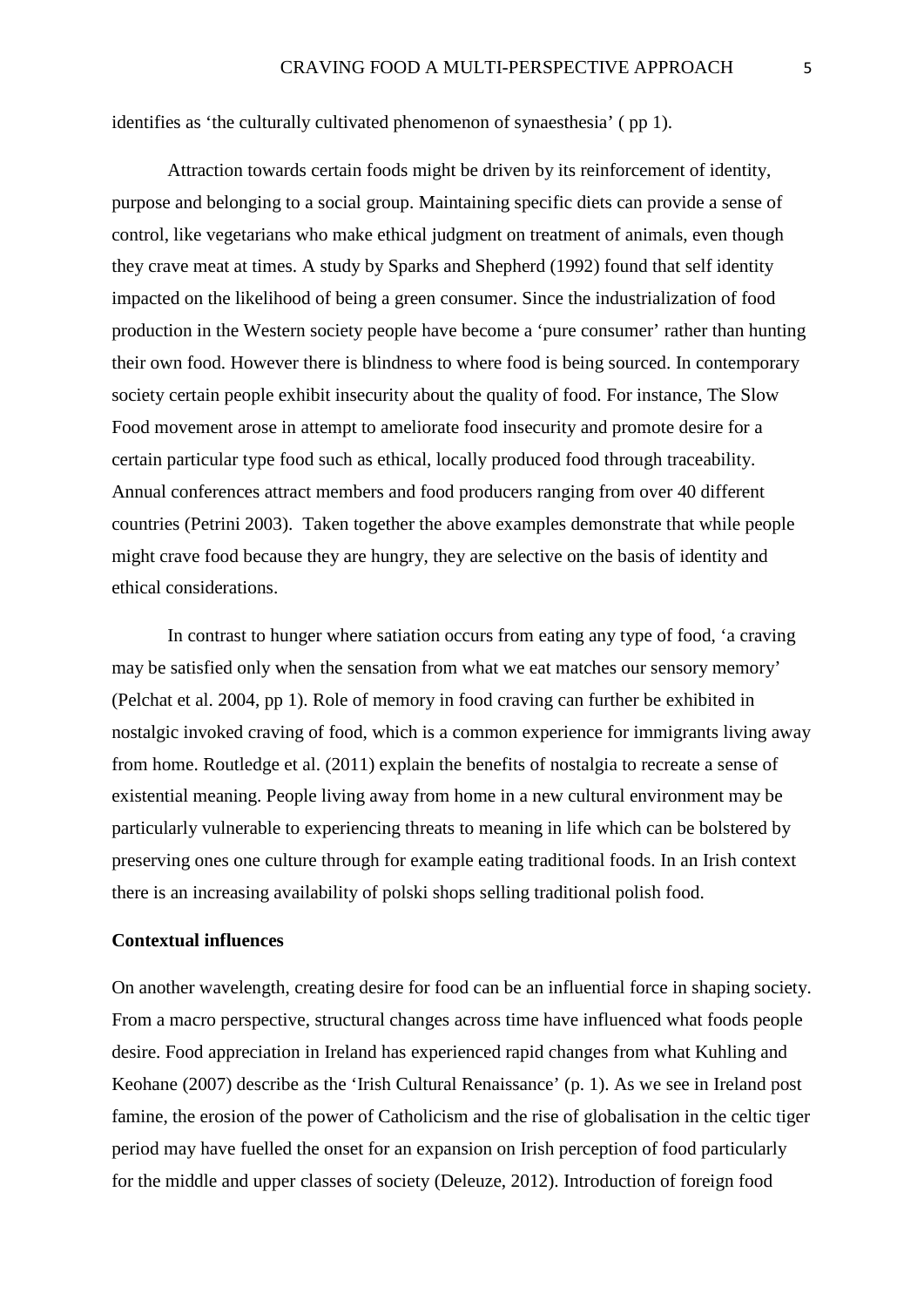culture has become successful partially because it has been married with Irish tradition as promoted by Bord Bia (2011) recreating foreign dishes with a celtic twist. Robin Cohen's terms this 'creolisation' where inherited culture is transformed by global influences to create new culture (Robertson, 1997).

There is a desire to participate in the trending food experiences. The power of structural circumstances on preference of food experiences is evident in the change in the pattern of consumer behaviour, resulting from the decline of the celtic tiger economy in Ireland. Specifically I refer to the shift in wanting a fine dining experience to a more frugal minded consumer in reaction to the recession (King, 2014). Current trends include the emergence of pop up restaurants, supper clubs and the recent marriage of fashion and food for example Dolls Boutique & Bibi's Café in Dublin. As suggested this has important implications for how businesses develop in the food industry.

Part of expression of identity involves not only eating food but capturing and sharing the experience through social media. Paul Duffy who is the CEO for Absolut vodka, has suggested that consumers can also be participators in marketing a product through social media, where emphasis is placed on conditioning lifestyle with a product. The use of popular positive psychology ideals in media messaging tends to promote that human's ultimate desire is to be happy which can be achieved through consuming food, drink and lifestyle (Kasser, 2004). However desire for materialism has been associated with higher levels of depression and anxiety (Kasser and Ryan, 1993). Further an increase in availability of food, has become a critical driver of food intake. Whilst craving for food may arise biologically it may also be influenced by what is available which might be considered maladaptive. Global food trends across countries may have negative implications for nutrition, where cheaper, energy dense, imported food products replace local diets (Phillips 2006). That said globalisation may be responsible for the increase in levels of obesity, which has become most problematic for people living in warmer climate areas whose diets ought to consist of less energy dense foods.

'The proportion of men and women with a BMI. 30 kg/m2 in Nauru was 77% in 1994 and for Pacific people living in New Zealand in the early 1990s the prevalence rates were about 65–70%' (Swinburn, Caterson, Seidell and James 2004).

# **Resisting temptation**

More energy dense foods are available yet there are pressures to conform to societal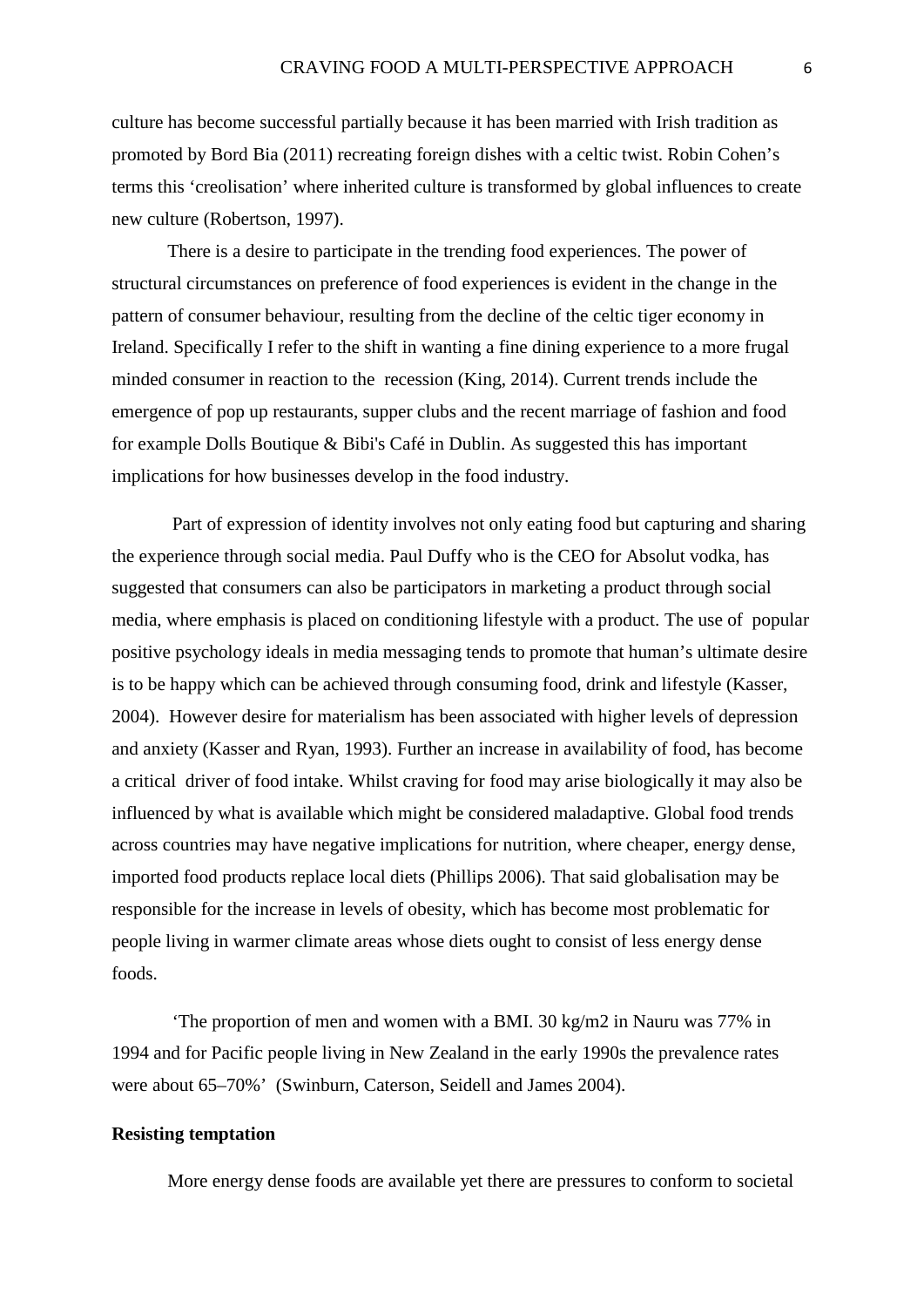expectations of the ideal body shape, which may reinforce dieting behaviour. That said, people who diet are more likely to experience food craving, facing a psychological conflict between the current desires of craving high calorie food versus the desire to lose or remain a certain weight (Pelchat et al. 2004). Whether or not people resist temptation is dependent on various complex contextual factors such as mood and motivation. Negative mood might be associated with craving of food. That is, people who are depressed have the propensity to crave carbohydrates because they release serotonin associated with feeling happy (Wurtman and Wurtman, 1996). In state of depression, anxiety or boredom people are more likely to act on a food craving thought (Hill, Weaver and Blundell, 1991). The control of food intake is further determined by the reward value and pleasantness associated which are received from multimodal sensory communication. What can be gathered by this is that craving of food may be context specific to culture, food availability and even mood state. Of course there are times where people are not particularly attuned to considering what they are eating other than it is cheap and they are hungry. This has not been mentioned previously and is open for discussion.

# **Conclusion**

Ultimately it can be concluded that the reward value of food is both subjective as well as sensory. Gastronomes' may have a subjective 'heightened' value system for food which influences their desire for things food related, which is culturally conditioned (Avena, Rada and Hoebel, 2008). That is people's appreciation towards specific food may be shaped by the context of the culture they belong to, including consumerism and the varying availability of food supply but there are also internal biological drives which are inherent. Together it signifies the complex nature of human's desire for food in everyday living experiences where biology, psychology and sociology interact. To this end, it's theoretical application might be of benefit to the food industry, particularly an Irish context.

## Bibliography

Avena, N. M., Rada, P., & Hoebel, B. G. (2008). Evidence for sugar addiction: behavioral and neurochemical effects of intermittent, excessive sugar intake. *Neuroscience & Biobehavioral Reviews*, *32*(1), 20-39.

BordBia (2011) *Sourcing from Ireland,* Annual Internal Bord Bia report, unpublished.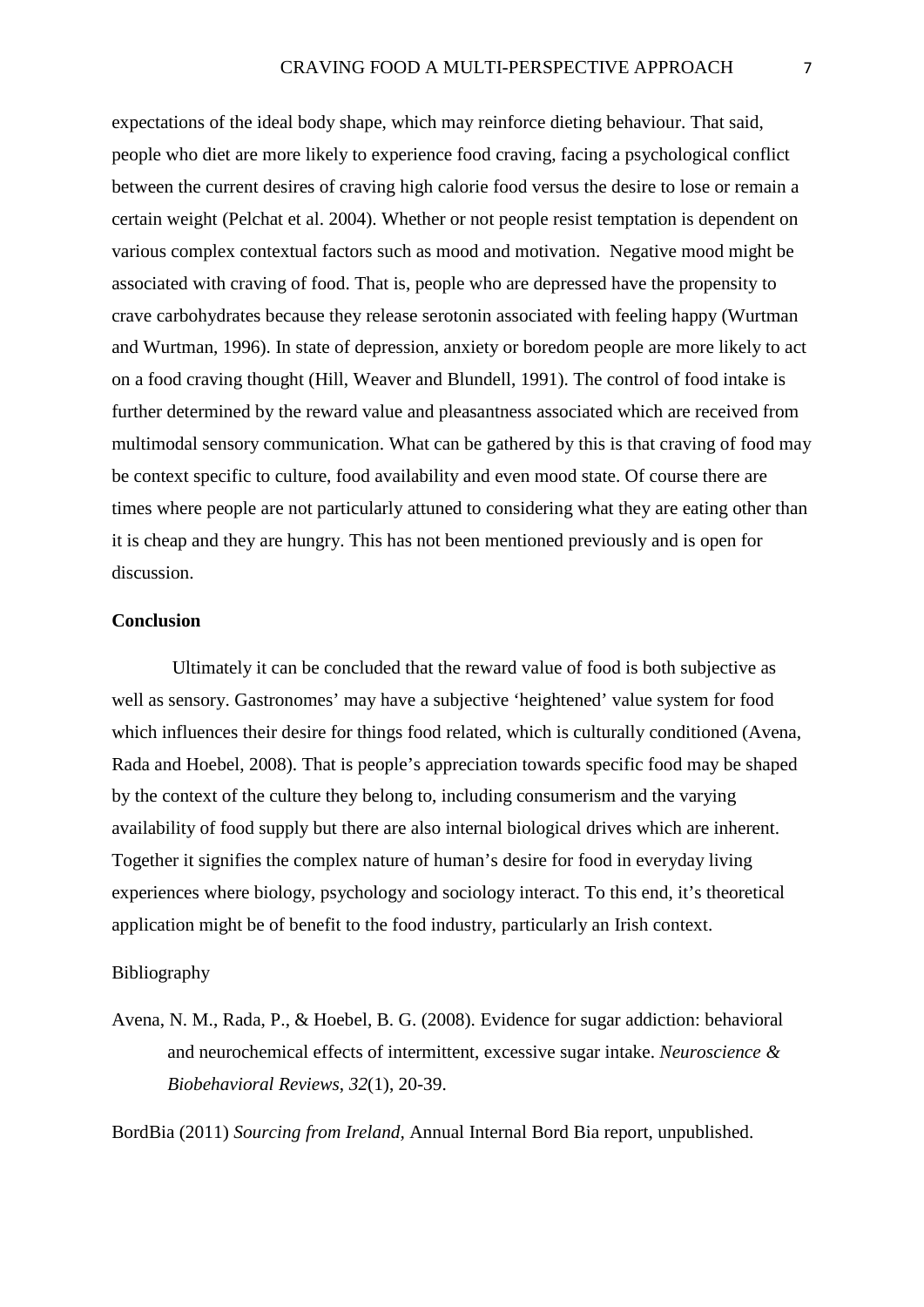- Byrne,P. (2013) Eva hoping her new business moves faster than snails pace, Carlow People, viewed July 2013 from [http://www.independent.ie/regionals/carlowpeople/lifestyle/eva-hoping-her-new](http://www.independent.ie/regionals/carlowpeople/lifestyle/eva-hoping-her-new-business-moves-faster-than-snails-pace-29440268.html)[business-moves-faster-than-snails-pace-29440268.html](http://www.independent.ie/regionals/carlowpeople/lifestyle/eva-hoping-her-new-business-moves-faster-than-snails-pace-29440268.html)
- Colantuoni C, Rada P, McCarthy J, Patten C, Avena NM, Chadeayne A, Hoebel BG (2002) Evidence that intermittent, excessive sugar intake causes endogenous opioid dependence. Obes Res, 10, 478–488
- Fischler, C. (1988). Food, self and identity. *Social science information*, *27*(2), 275-292.
- Hill, A. J., Weaver, C. F., & Blundell, J. E. (1991). Food craving, dietary restraint and mood. *Appetite*, *17*(3), 187-197.
- Kasser, T. (2004). The good life or the goods life? Positive psychology and personal wellbeing in the culture of consumption. *Positive psychology in practice*, 55-67.
- Kasser, T., & Ryan, R. M. (1993). A dark side of the American dream: correlates of financial success as a central life aspiration. *Journal of personality and social psychology*, *65*(2), 410.
- King, H (2014) The new consumer reality. powerpoint presentation. Bord Bia Brand Forum.

Kuhling, C., and Keohane, K. (2007) *Cosmopolitan Ireland*, London: Pluto Press.

Pelchat, M. L., Johnson, A., Chan, R., Valdez, J., & Ragland, J. D. (2004). Images of desire: food-craving activation during fMRI. *Neuroimage*, *23*(4), 1486-1493.

Phillips, L. (2006) 'Food and globalization' *Annu. Rev. Anthropol.*, *35*, 37-57.

- Putnam J, Allhouse JE. Food consumption, prices, and expenditures, 1970-1997. Food and Consumers Economics Division, Economics Research Service, US Department of Agriculture; Washington, D. C.: 1999.
- Reade, B. "Bog Butter". *Proceedings of the Oxford Symposium on Food and Cookery 2012: Wrapped and Stuffed*. UK: Prospect Books, 2013.

Robertson, R. (1992) *Globalization: Social theory and global culture*, SAGE Publications